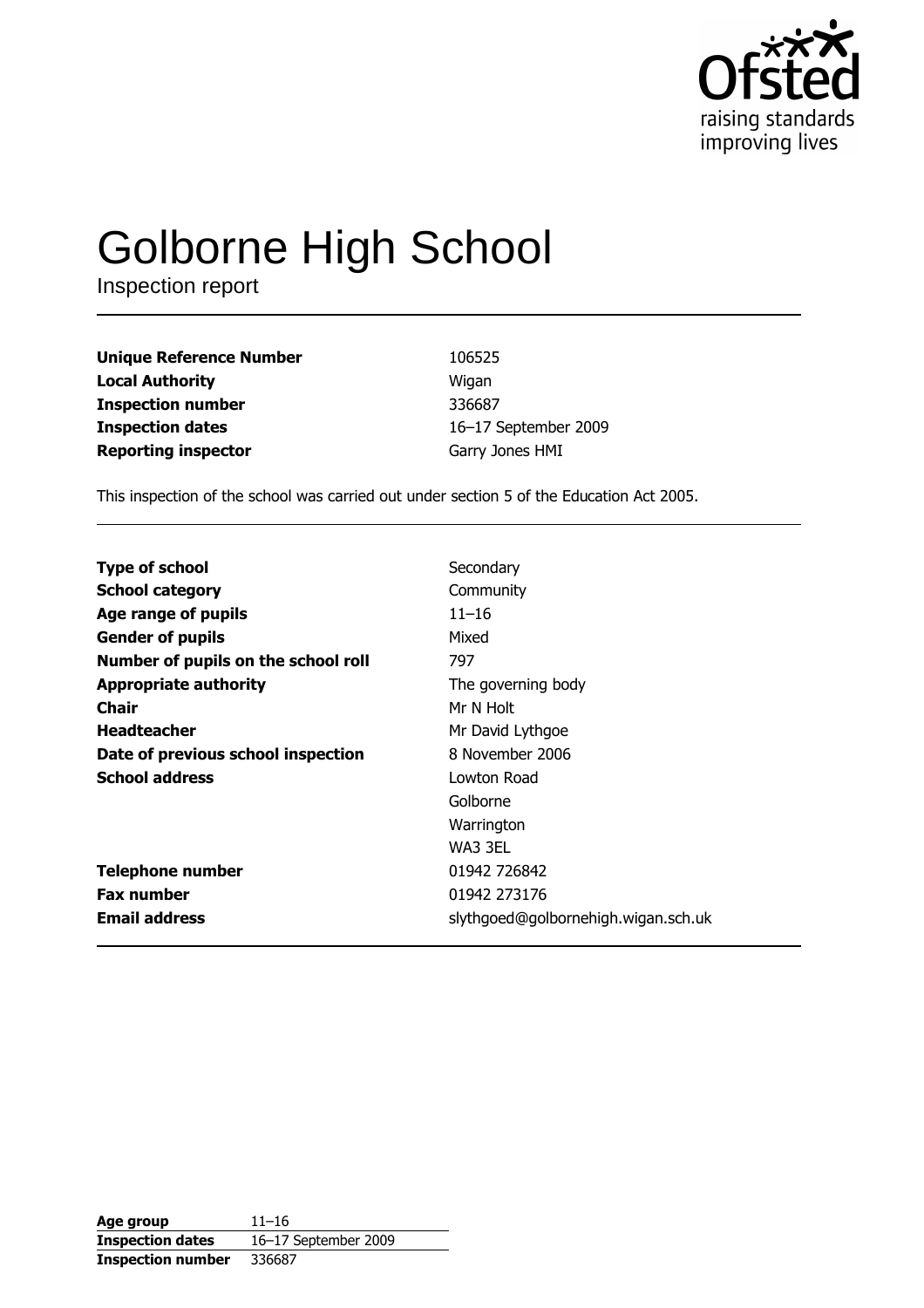The Office for Standards in Education, Children's Services and Skills (Ofsted) regulates and inspects to achieve excellence in the care of children and young people, and in education and skills for learners of all ages. It regulates and inspects childcare and children's social care, and inspects the Children and Family Court Advisory Support Service (Cafcass), schools, colleges, initial teacher training, work-based learning and skills training, adult and community learning, and education and training in prisons and other secure establishments. It rates council children's services, and inspects services for looked after children, safequarding and child protection.

Further copies of this report are obtainable from the school. Under the Education Act 2005, the school must provide a copy of this report free of charge to certain categories of people. A charge not exceeding the full cost of reproduction may be made for any other copies supplied.

If you would like a copy of this document in a different format, such as large print or Braille, please telephone 08456 404045, or email enquiries@ofsted.gov.uk.

You may copy all or parts of this document for non-commercial educational purposes, as long as you give details of the source and date of publication and do not alter the documentation in any way.

Royal Exchange Buildings St Ann's Square Manchester M2 7LA T: 08456 404045 Textphone: 0161 618 8524 E: enquiries@ofsted.gov.uk W: www.ofsted.gov.uk © Crown copyright 2009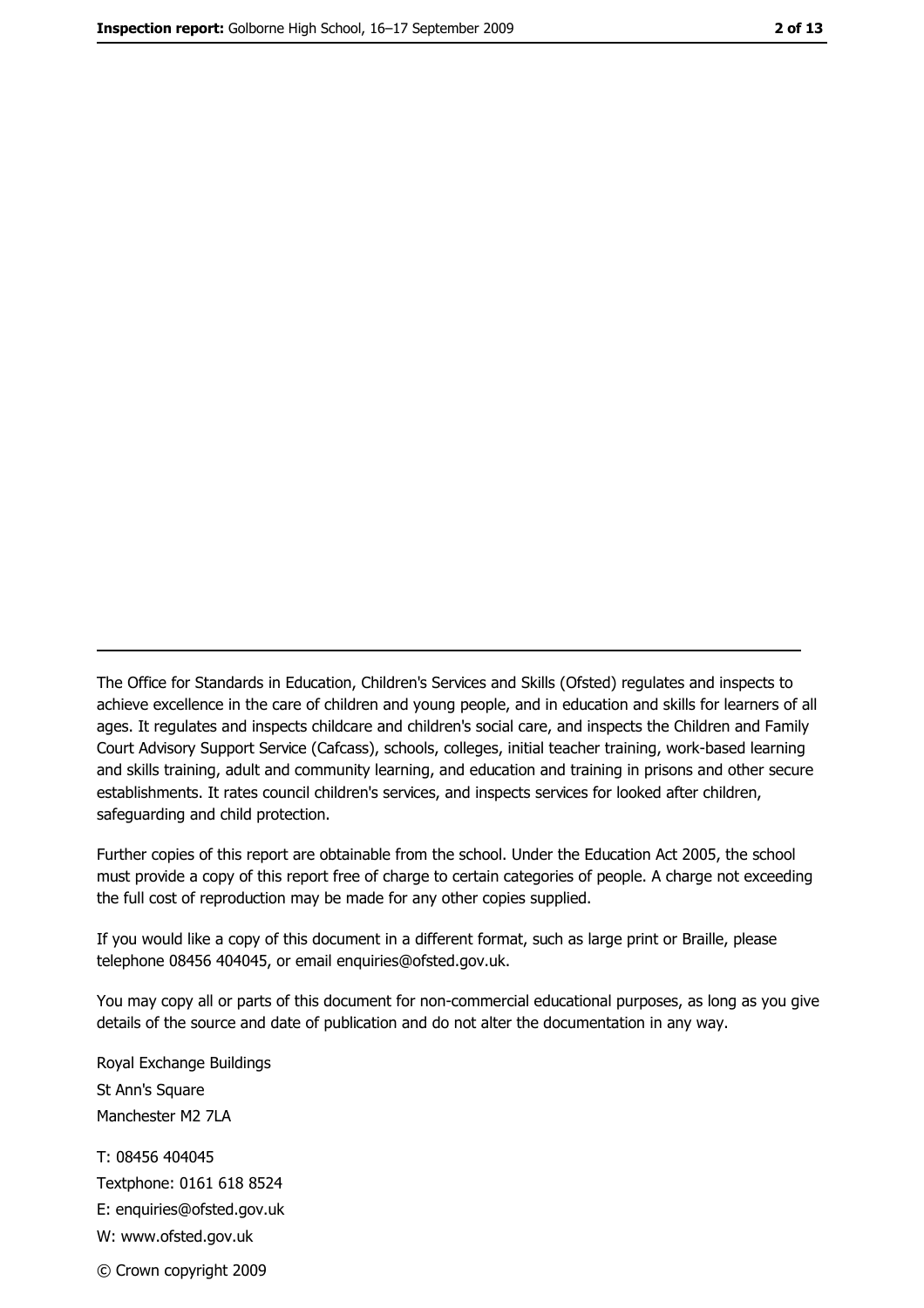# **Introduction**

This inspection was carried out by two of Her Majesty's Inspectors and three additional inspectors. The inspectors visited 36 lessons and held meetings with governors, groups of pupils and senior staff. They observed the school's work, and looked at school assessment data, school policies, the development plan, 140 pupil questionnaires and 157 parental questionnaires.

The inspection team reviewed many aspects of the school's work. It looked in detail at the following.

- The progress and quality of the learning of pupils, particularly in Key Stage 4.  $\blacksquare$
- The standards of behaviour.  $\blacksquare$
- The quality of teaching and assessment, particularly in Key Stage 4.  $\blacksquare$
- The effectiveness of leadership and management in raising standards.  $\blacksquare$

# Information about the school

This is a smaller than average-sized school that serves the community of Golborne to the south of Wigan. It is a specialist college for the visual arts. The proportion of pupils entitled to free school meals is broadly average. Almost all pupils are of White British origin. The proportion of pupils with special educational needs and/or disabilities is slightly above that found nationally, as is the number of pupils with a statement for special educational needs. The school together with a neighbouring high school are part of a phase 1 Building Schools for the Future initiative that includes the closure of the high schools in the area.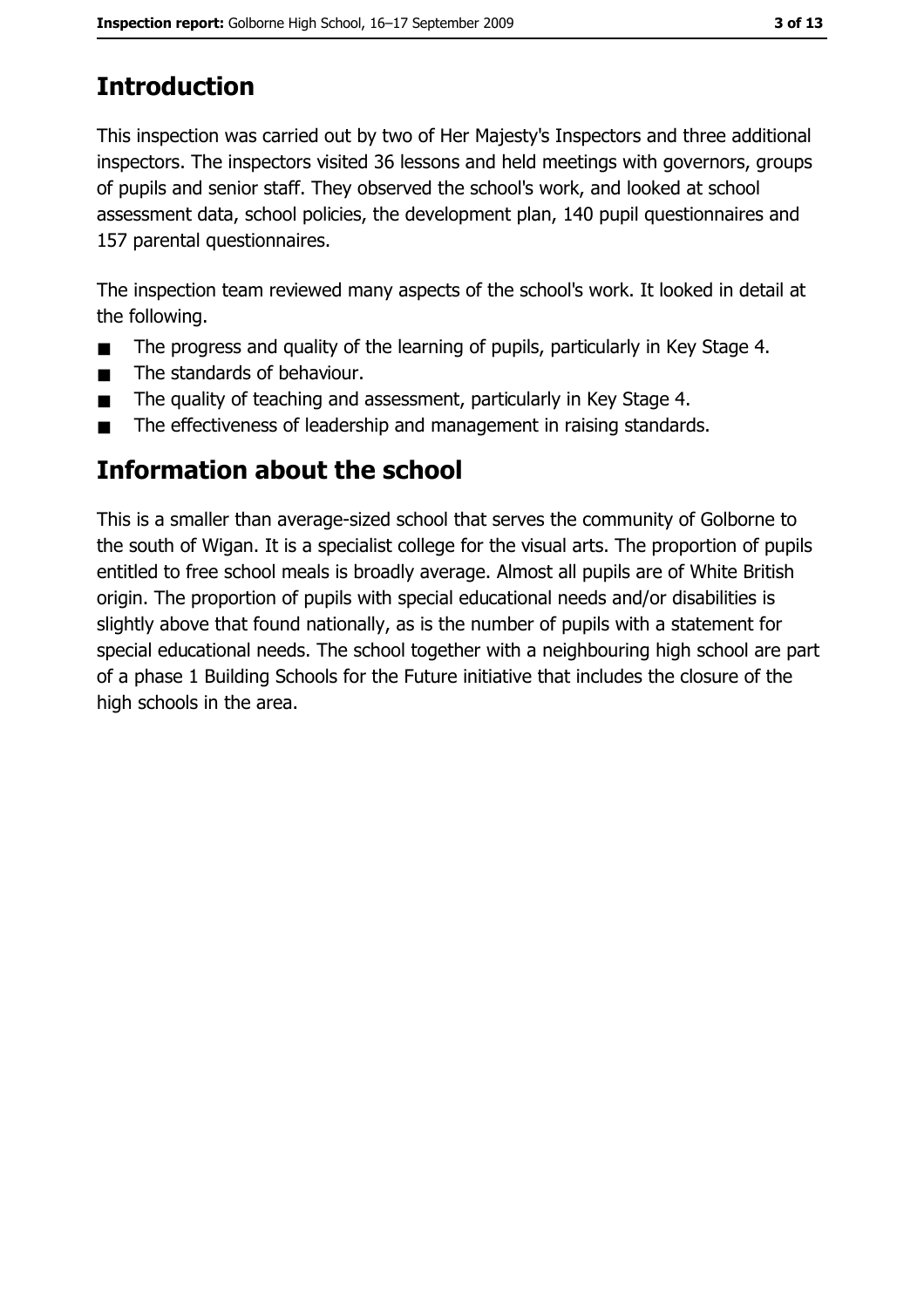# **Inspection judgements**

# Overall effectiveness: how good is the school?

## The school's capacity for sustained improvement

# **Main findings**

This is a good and caring school. Since its last inspection there have been significant improvements in achievement, attendance and behaviour. This track record of improvement illustrates well the ambition and drive that the senior leadership team provide. Through rigorous self-evaluation the school is aware of its strengths and areas for development and plans carefully to address these issues. There is a strong commitment to develop the staff through focused training and by involving them in working parties to address key issues around learning. This illustrates well the good capacity that the school has to improve further.

The proportion of pupils leaving school with five or more GCSE passes at grades  $A^*$  to C increased significantly this year. This represents good progress for all pupils within the school, including those with special educational needs and/or disabilities. It reflects the good quality of teaching, particularly in Key Stage 4. This majority of good teaching and the well planned curriculum meets the needs of pupils well. The school is aware that there remains a proportion of teaching that is satisfactory and is working hard to address this through a rigorous system of monitoring and development work. The enhancement of the curriculum, with strategies to support the most vulnerable at Key Stage 3 through a nurture group and to extend the provision for the most gifted and talented pupils, illustrates the strong commitment to meeting the needs of all. This is also reflected in the development of an extended range of applied and vocational courses including diplomas in Key Stage 4. Indeed, the school successfully took the lead role in the development of a creative and media diploma for the authority. This demonstrates the effectiveness of partnership with other schools, the local college and industries to provide good provision for all. The contribution to community cohesion is good within the school and the immediate community, but wider contribution through pupils engaging with differing racial and religious communities is less well developed.

The vast majority of pupils enjoy coming to school and behave well. Pupils are proud of the school and value the wide ranging opportunities there are to contribute to its day to day running and to its development. This and their contribution to the wider community is an outstanding feature of the school. The opportunities within the curriculum and through the extensive range of extra-curricular activities support the personal development of the pupils well, but the opportunities for spiritual development are less well developed. Pupils are well cared for within the school and the systems for pastoral care and quidance are good.

The specialist school status is being used well to enhance teaching and learning within the school and to establish good opportunities for local schools and the community to experience enhanced provision for the visual arts.

 $\overline{2}$ 

 $\overline{2}$ 

4 of 13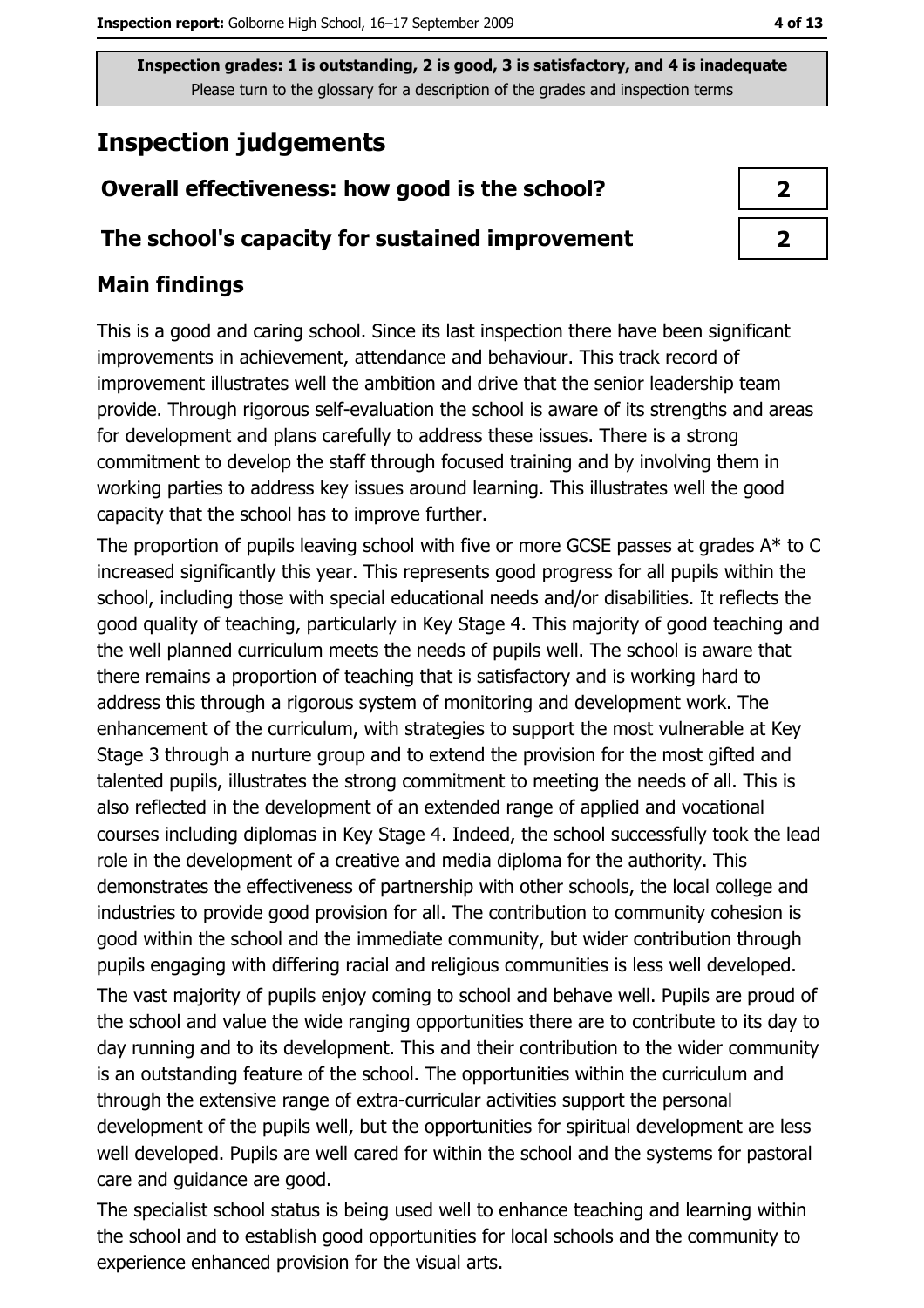## What does the school need to do to improve further?

- $\blacksquare$ Continue to raise attainment by ensuring that teaching is of consistently good quality in both key stages by sharing the most effective practice within the school for structuring learning.
- Provide more opportunities to enable pupils to extend their spiritual development.  $\blacksquare$
- Extend the contribution to community cohesion by providing more opportunities for  $\blacksquare$ pupils to engage with communities of different racial and religious composition.

## **Outcomes for individuals and groups of pupils**

Learning is good. In lessons pupils behave well and show they are ready to learn. Indeed, in the best lessons there is real enthusiasm and pupils display a good range of learning skills. They show that they can work together well, take initiative and respond well to challenges. Where the teaching is less effective pupils are more passive learners and complete tasks diligently but with little real enthusiasm.

The proportion of pupils gaining five or more subjects at  $A^*$  to C rose significantly in 2009 and is above that found nationally in recent years. However, the proportion of pupils who achieve this measure including English and mathematics, although improving rapidly, remains at the national average. Standards overall are average but pupils including those with special educational needs and/or disabilities are making good progress to achieve the challenging targets that the school sets. Targets for the specialist subjects have been met and standards in art and design are above average. The positive attitudes of pupils towards school are most clearly seen in the enthusiasm with which they contribute to the development of the school community. The school council and house councils are particularly active in making a contribution to school policies and procedures. Many pupils take on positions of responsibility and show real pride in supporting the smooth running of the school. Pupils are also keen to contribute to the wider community particularly through their involvement in arts projects and through charity fundraising. Their enjoyment of school is reflected in the rapidly improved levels of attendance over the last three years. The large majority of pupils enjoy coming to school and feel safe. There is very little bullying and pupils are confident that incidents are dealt with rigorously. A very small minority of pupils reported through the questionnaire that they did not always feel safe in school, but almost all pupils spoken to felt that they were safe and well cared for. Pupils' social and moral development is good, but their development of spiritual awareness and their knowledge of multi-cultural issues are less well developed.

These are the grades for pupils' outcomes

 $\overline{\mathbf{2}}$ 

The grades for attainment and attendance are: 1 is high; 2 is above average; 3 is broadly average; and 4 is low.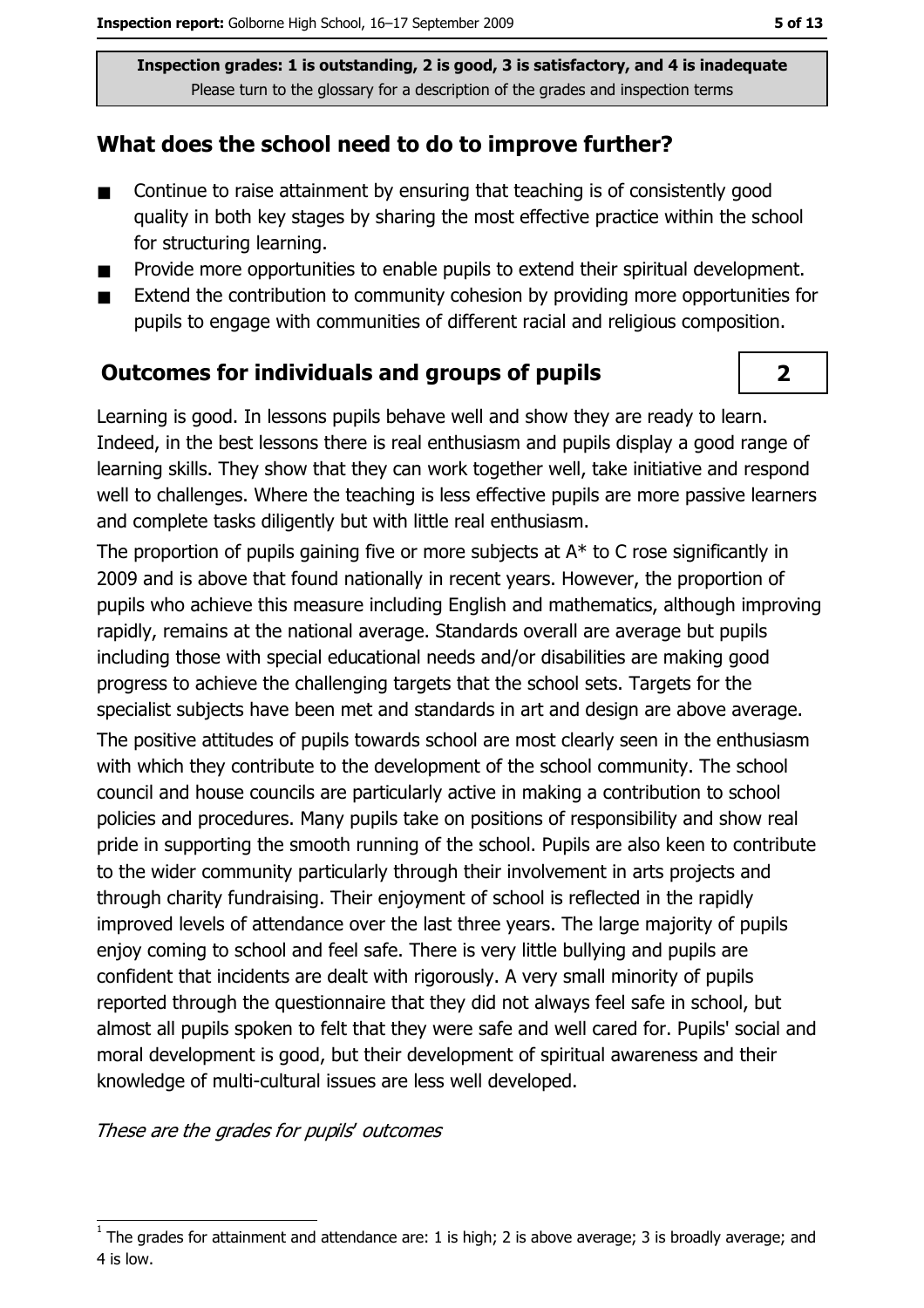| Pupils' achievement and the extent to which they enjoy their learning                                                     |                |  |
|---------------------------------------------------------------------------------------------------------------------------|----------------|--|
| Taking into account:<br>Pupils' attainment <sup>1</sup>                                                                   | 3              |  |
| The quality of pupils' learning and their progress                                                                        | $\overline{2}$ |  |
| The quality of learning for pupils with special educational needs and/or<br>disabilities and their progress               |                |  |
| The extent to which pupils feel safe                                                                                      |                |  |
| <b>Pupils' behaviour</b>                                                                                                  |                |  |
| The extent to which pupils adopt healthy lifestyles                                                                       |                |  |
| The extent to which pupils contribute to the school and wider community                                                   |                |  |
| The extent to which pupils develop workplace and other skills that will<br>contribute to their future economic well-being |                |  |
| Taking into account:                                                                                                      | $\mathcal{P}$  |  |
| Pupils' attendance <sup>1</sup>                                                                                           |                |  |
| The extent of pupils' spiritual, moral, social and cultural development                                                   |                |  |

#### How effective is the provision?

The quality of teaching within the school is good. Some teaching is outstanding, the majority is good, but a proportion remains satisfactory. In all lessons teachers have good relationships with pupils and manage the pupils' behaviour well. The good teaching is characterised by real enthusiasm for the subject and a good range of structured activities that meet the needs of the pupils' well, engaging their interest and ensuring that they make good progress. Questioning is used well to encourage pupils to think and to assess their progress. Where teaching is less effective the planning does not always fully meet the needs of all pupils and the range of teaching and learning strategies is narrower. In some lessons the progress of pupils' learning is not assessed sufficiently to allow the teacher to adjust the learning activity to meet needs fully. The assessment of pupils' written work is good. Pupils are set individual targets which they are well aware of and their progress towards these is monitored closely to identify those pupils who require additional support.

The school provides a broad and balanced curriculum for all its pupils and has made good progress in extending the range of examination courses including vocational courses to meet the aspirations of all pupils. Links with local employers and organisations, for example the Ideas Foundation, support pupils in developing skills for their future economic well-being. There is a good range of extra-curricular activities that pupils value. Provision for PE and sports is a particular strength of the school. The provision of care and guidance is good and the care and guidance for the most vulnerable pupils is exceptional. Arrangements to support pupils when they enter the school are well established, including a 'buddy' system. Those pupils with particular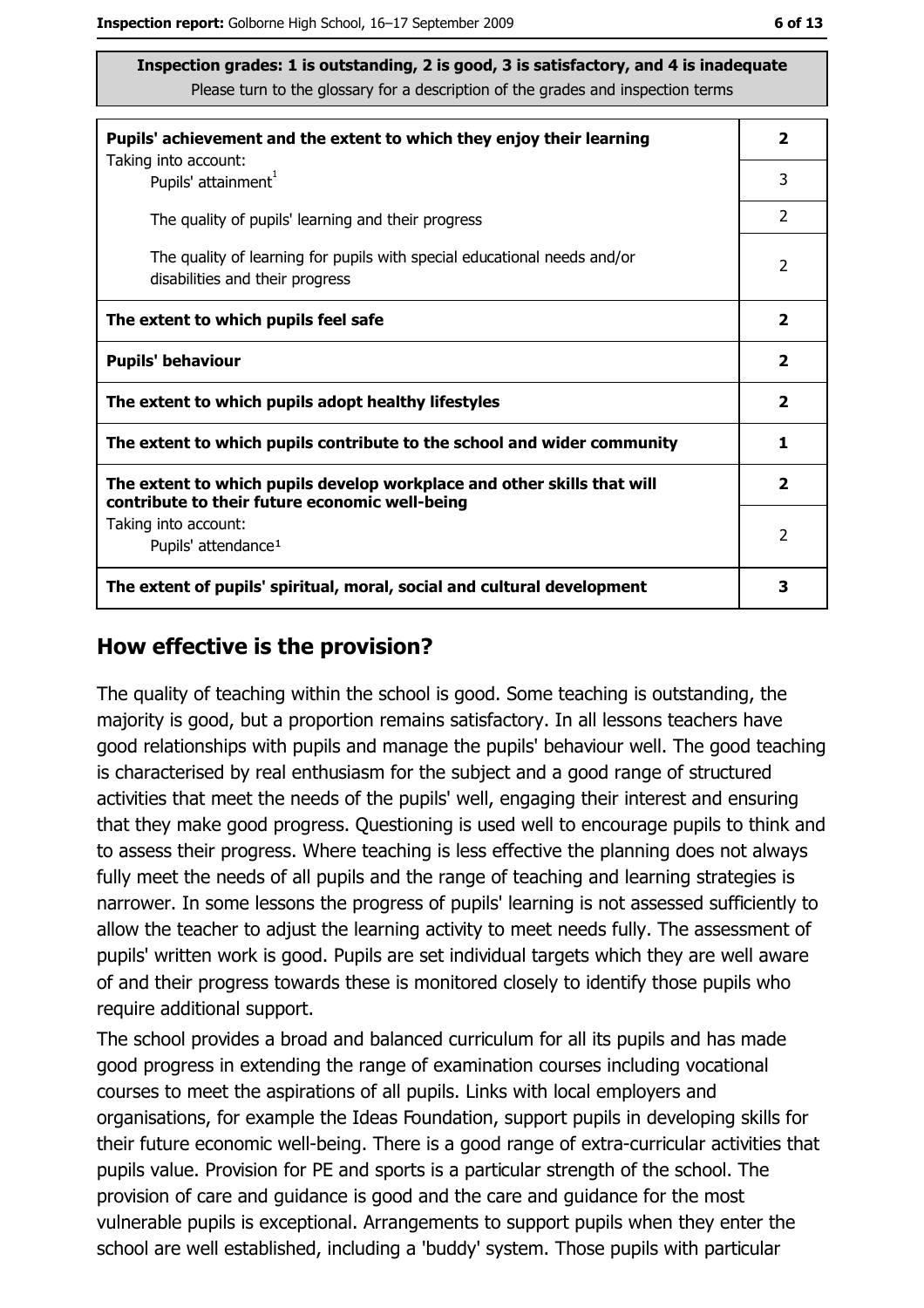needs are identified quickly and support provided. This includes drawing on specialist staff within the school and from external agencies. There are rigorous systems for monitoring pupils' personal and academic development. Staff know the pupils well and give of their time willingly to meet their needs. The rigorous monitoring of attendance and following up on absence has had a significant impact on raising attendance.

These are the grades for the quality of provision

| The quality of teaching                                                                                    |  |
|------------------------------------------------------------------------------------------------------------|--|
| Taking into account:<br>The use of assessment to support learning                                          |  |
| The extent to which the curriculum meets pupils' needs, including, where<br>relevant, through partnerships |  |
| The effectiveness of care, guidance and support                                                            |  |

# How effective are leadership and management?

The headteacher has a clear vision for the improvement of the school and promotes this effectively. He is well supported by a strong senior leadership team that has a good range of skills. There is strong evidence that the leadership of the school is successful in improving rates of pupil progress and attendance. There is a continuing focus on raising attainment by improving teaching. This is supported by a thorough system for monitoring and evaluating teaching which allows development needs to be identified and support provided. The strength of teaching in the specialist subjects has been used effectively to enhance teaching within the school. Parents are kept well informed of their children's progress and are encouraged to participate in its evaluation through review days and parents evenings. The views of parents are regularly sought through questionnaires and account is taken of their views.

The processes for safeguarding are good overall, but there are elements that are exemplary. There are detailed policies and procedures for child protection and work with other agencies is of high quality. The good progress of all groups reflects the strong commitment to equality of opportunity as does the focus on the eradication of all bullying including homophobic incidents.

There are effective links with other schools, organisations and agencies to support the development of all pupils and the wider community. This illustrates the strength of the school's contribution to community cohesion in the local area. However, the school has yet to engage sufficiently with other communities of different religious and ethnic composition. The governing body is supportive of the school and regularly monitors its progress. Governors do challenge the school and are well aware of their responsibilities including those in relation to safeguarding. However, the governors are not yet sufficiently involved in the formal evaluation process.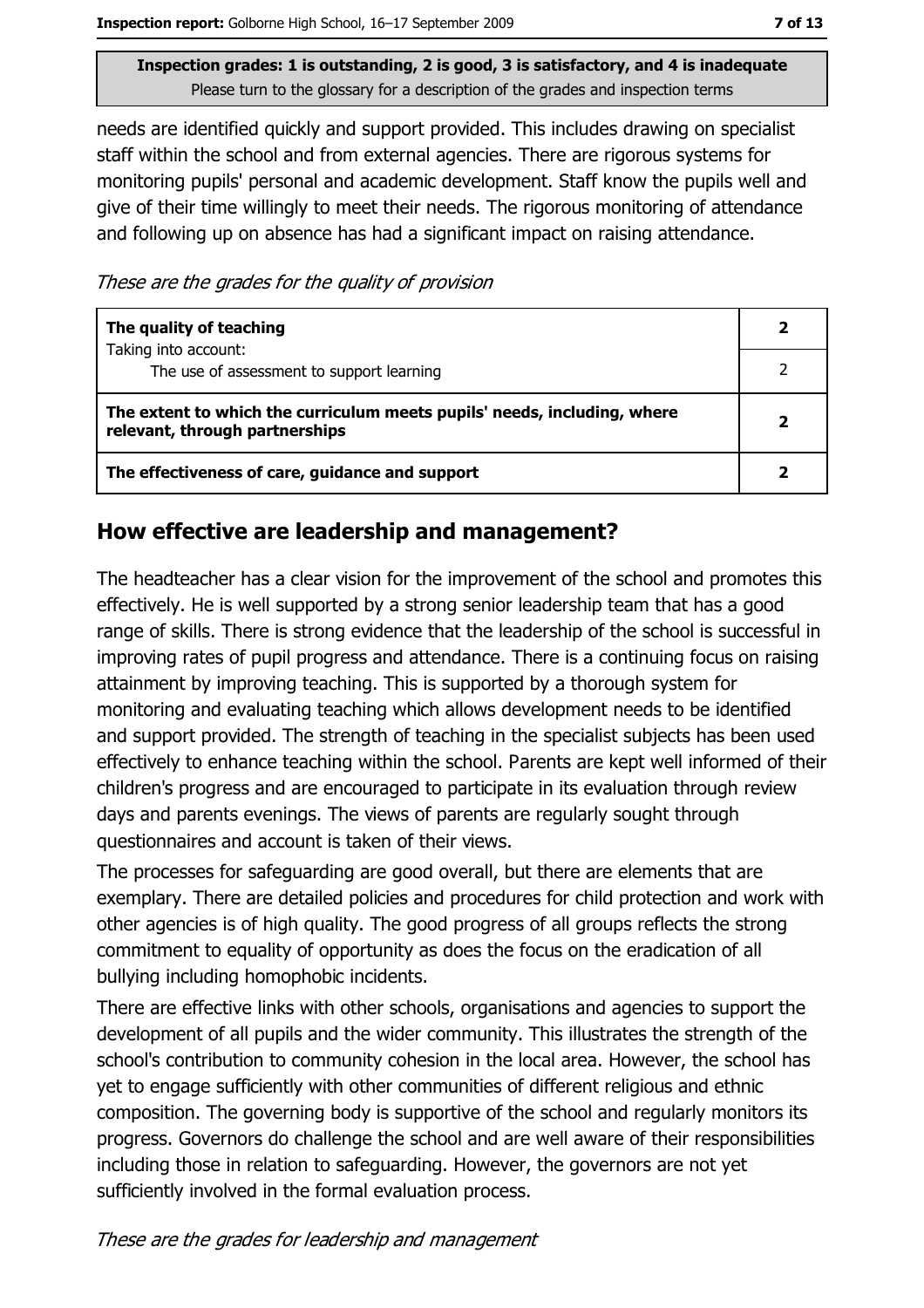| The effectiveness of leadership and management in embedding ambition and<br>driving improvement                                                                     |                         |  |
|---------------------------------------------------------------------------------------------------------------------------------------------------------------------|-------------------------|--|
| Taking into account:<br>The leadership and management of teaching and learning                                                                                      | 2                       |  |
| The effectiveness of the governing body in challenging and supporting the<br>school so that weaknesses are tackled decisively and statutory responsibilities<br>met | 3                       |  |
| The effectiveness of the school's engagement with parents and carers                                                                                                | $\overline{\mathbf{2}}$ |  |
| The effectiveness of partnerships in promoting learning and well-being                                                                                              |                         |  |
| The effectiveness with which the school promotes equality of opportunity and<br>tackles discrimination                                                              |                         |  |
| The effectiveness of safeguarding procedures                                                                                                                        |                         |  |
| The effectiveness with which the school promotes community cohesion                                                                                                 |                         |  |
| The effectiveness with which the school deploys resources to achieve<br>value for money                                                                             |                         |  |

## **Views of parents and carers**

The large majority of parents and carers are supportive of the school and are happy that the school is effectively led and provides well for the needs of their child and that this results in them making good progress and enjoying school. Few parents have concerns about aspects of the school provision. The inspection team agrees with the views of the vast majority and were unable to substantiate the concerns of the few.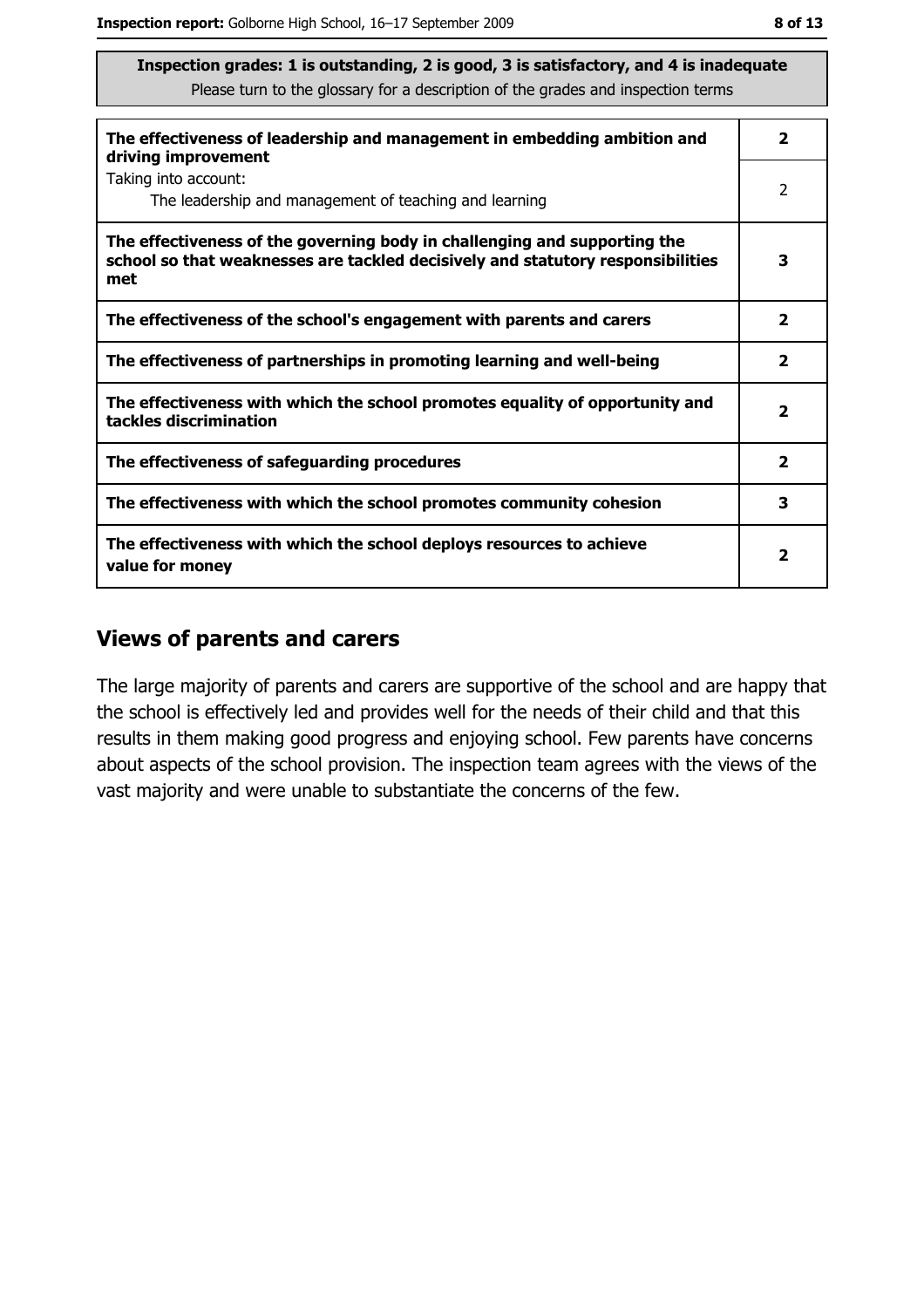# Responses from parents and carers to Ofsted's questionnaire

Ofsted invited all the registered parents and carers of pupils registered at Golborne High School to complete a questionnaire about their views of the school.

In the questionnaire, parents and carers were asked to record how strongly they agreed with 13 statements about the school.

The Inspection team received 157 completed questionnaires by the end of the

on-site inspection. In total, there are 797 pupils registered at the school.

| <b>Statements</b>                                                                                                                                                                                                                                       | <b>Strongly</b><br><b>Agree</b> |               | <b>Agree</b> |               | <b>Disagree</b> |                | <b>Strongly</b><br>disagree |               |
|---------------------------------------------------------------------------------------------------------------------------------------------------------------------------------------------------------------------------------------------------------|---------------------------------|---------------|--------------|---------------|-----------------|----------------|-----------------------------|---------------|
|                                                                                                                                                                                                                                                         | <b>Total</b>                    | $\frac{0}{0}$ | <b>Total</b> | $\frac{0}{0}$ | <b>Total</b>    | $\frac{1}{2}$  | <b>Total</b>                | $\frac{1}{2}$ |
| My child enjoys school                                                                                                                                                                                                                                  | 115                             | 37            | 176          | 57            | 14              | 5              | 0                           | $\mathbf{0}$  |
| The school keeps my child<br>safe                                                                                                                                                                                                                       | 108                             | 35            | 187          | 61            | $\mathbf{1}$    | 0              | 3                           | $\mathbf{1}$  |
| The school informs me<br>about my child's progress                                                                                                                                                                                                      | 109                             | 37            | 160          | 54            | 13              | 4              | 1                           | 0             |
| My child is making enough<br>progress at this school                                                                                                                                                                                                    | 110                             | 37            | 158          | 53            | 14              | 5              | 1                           | 0             |
| The teaching is good at this<br>school                                                                                                                                                                                                                  | 106                             | 36            | 169          | 57            | 4               | $\mathbf{1}$   | 0                           | 0             |
| The school helps me to<br>support my child's learning                                                                                                                                                                                                   | 72                              | 25            | 189          | 65            | 15              | 5              | 0                           | $\mathbf 0$   |
| The school helps my child to<br>have a healthy lifestyle                                                                                                                                                                                                | 70                              | 23            | 195          | 65            | 18              | 6              | $\overline{2}$              | $\mathbf{1}$  |
| The school makes sure that<br>my child is well prepared for<br>the future (for example<br>changing year group,<br>changing school, and for<br>children who are finishing<br>school, entering further or<br>higher education, or<br>entering employment) | 76                              | 26            | 195          | 67            | $\overline{2}$  | 1              | $\mathbf 0$                 | $\mathbf 0$   |
| The school meets my child's<br>particular needs                                                                                                                                                                                                         | 88                              | 30            | 177          | 60            | 11              | 4              | 4                           | $\mathbf{1}$  |
| The school deals effectively<br>with unacceptable behaviour                                                                                                                                                                                             | 88                              | 30            | 162          | 55            | 18              | 6              | 4                           | $\mathbf{1}$  |
| The school takes account of<br>my suggestions and<br>concerns                                                                                                                                                                                           | 64                              | 23            | 158          | 56            | 27              | 10             | $\overline{2}$              | $\mathbf{1}$  |
| The school is led and<br>managed effectively                                                                                                                                                                                                            | 101                             | 35            | 168          | 58            | $\overline{4}$  | $\mathbf{1}$   | 0                           | $\mathbf 0$   |
| Overall, I am happy with my<br>child's experience at this<br>school                                                                                                                                                                                     | 121                             | 41            | 153          | 52            | 11              | $\overline{4}$ | 0                           | $\mathbf 0$   |

The table above summarises the responses that parents and carers made to each statement. The percentages indicate the proportion of parents and carers giving that response out of the total number of completed questionnaires. Where one or more parents and carers chose not to answer a particular question, the percentages will not add up to 100%.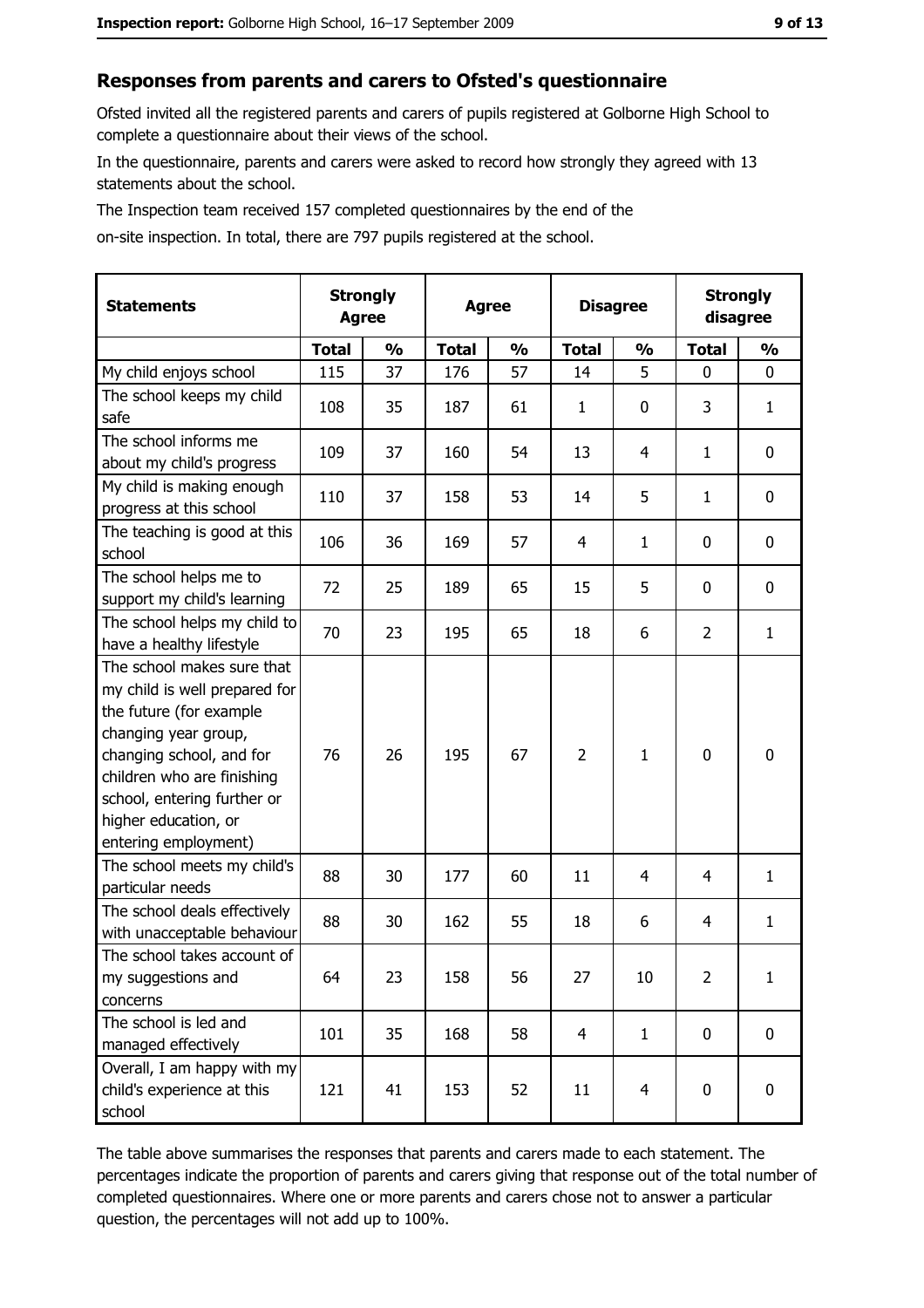# Glossary

| Grade   | <b>Judgement</b> | <b>Description</b>                                                                                                                                                                                                               |  |
|---------|------------------|----------------------------------------------------------------------------------------------------------------------------------------------------------------------------------------------------------------------------------|--|
| Grade 1 | Outstanding      | These features are highly effective. An oustanding<br>school provides exceptionally well for its pupils' needs.                                                                                                                  |  |
| Grade 2 | Good             | These are very positive features of a school. A school<br>that is good is serving its pupils well.                                                                                                                               |  |
| Grade 3 | Satisfactory     | These features are of reasonable quality. A satisfactory<br>school is providing adequately for its pupils.                                                                                                                       |  |
| Grade 4 | Inadequate       | These features are not of an acceptable standard. An<br>inadequate school needs to make significant<br>improvement in order to meet the needs of its pupils.<br>Ofsted inspectors will make further visits until it<br>improves. |  |

# What inspection judgements mean

# Overall effectiveness of schools inspected between September 2007 and July 2008

|                       | Overall effectiveness judgement (percentage of<br>schools) |      |                     |                   |
|-----------------------|------------------------------------------------------------|------|---------------------|-------------------|
| <b>Type of school</b> | <b>Outstanding</b>                                         | Good | <b>Satisfactory</b> | <b>Inadequate</b> |
| Nursery schools       | 39                                                         | 58   | 3                   | 0                 |
| Primary schools       | 13                                                         | 50   | 33                  | 4                 |
| Secondary schools     | 17                                                         | 40   | 34                  | 9                 |
| Sixth forms           | 18                                                         | 43   | 37                  | $\overline{2}$    |
| Special schools       | 26                                                         | 54   | 18                  | $\overline{2}$    |
| Pupil referral units  | 7                                                          | 55   | 30                  | 7                 |
| All schools           | 15                                                         | 49   | 32                  | 5                 |

New school inspection arrangements were introduced on 1 September 2009. This means that inspectors now make some additional judgements that were not made previously.

The data in the table above were reported in The Annual Report of Her Majesty's Chief Inspector of Education, Children's Services and Skills 2007/08.

Percentages are rounded and do not always add exactly to 100. Secondary school figures include those that have sixth forms, and sixth form figures include only the data specifically for sixth form inspection judgements.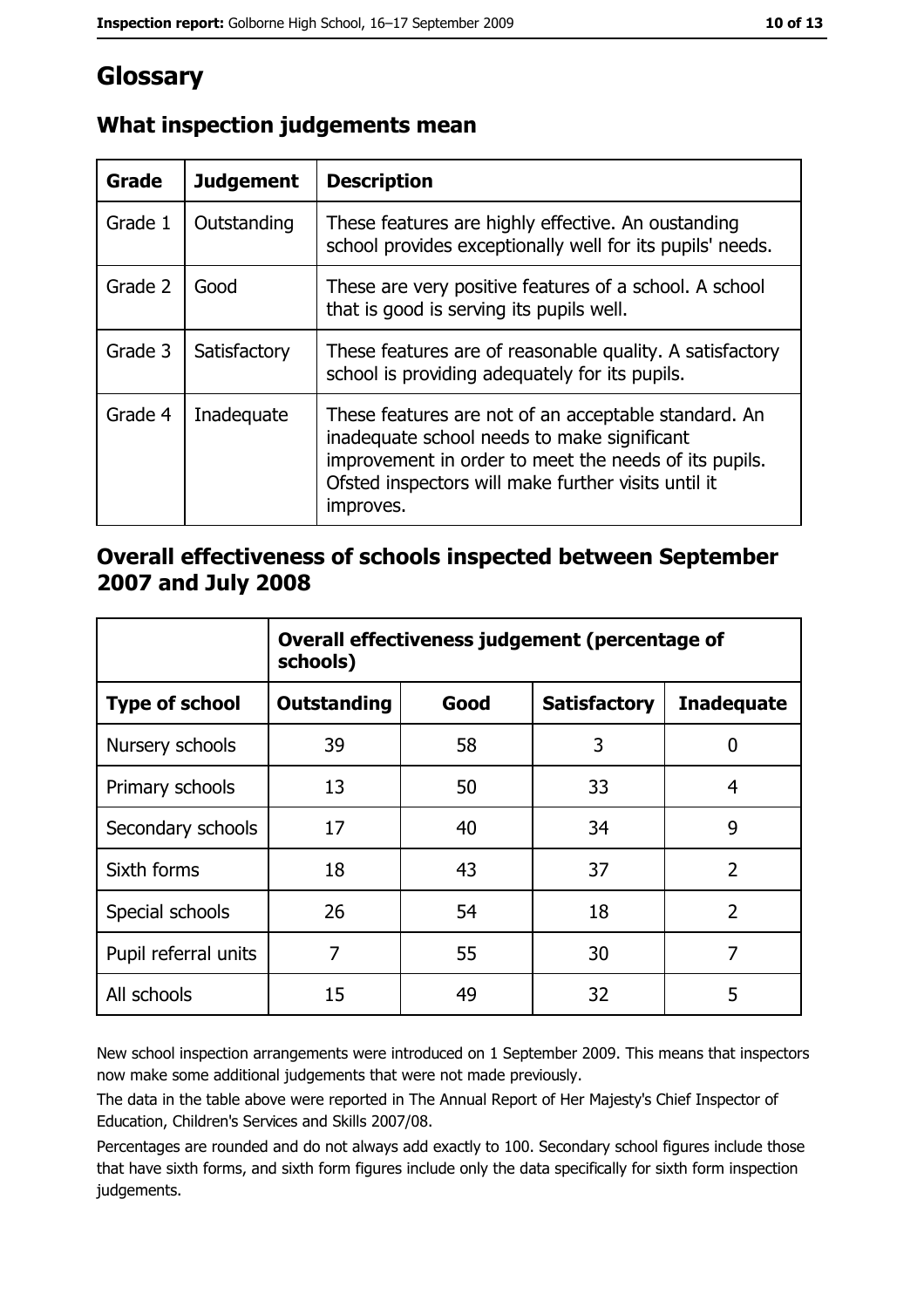# **Common terminology used by inspectors**

| Achievement:                  | the progress and success of a pupil in<br>their learning, development or training.                                                                                                                                                                                                                                |
|-------------------------------|-------------------------------------------------------------------------------------------------------------------------------------------------------------------------------------------------------------------------------------------------------------------------------------------------------------------|
| Attainment:                   | the standard of the pupils' work shown by<br>test and examination results and in<br>lessons.                                                                                                                                                                                                                      |
| Capacity to improve:          | the proven ability of the school to<br>continue improving. Inspectors base this<br>judgement on what the school has<br>accomplished so far and on the quality of<br>its systems to maintain improvement.                                                                                                          |
| Leadership and management:    | the contribution of all the staff with<br>responsibilities, not just the headteacher,<br>to identifying priorities, directing and<br>motivating staff and running the school.                                                                                                                                     |
| Learning:                     | how well pupils acquire knowledge,<br>develop their understanding, learn and<br>practise skills and are developing their<br>competence as learners.                                                                                                                                                               |
| <b>Overall effectiveness:</b> | inspectors form a judgement on a school's<br>overall effectiveness based on the findings<br>from their inspection of the school. The<br>following judgements, in particular,<br>influence what the overall effectiveness<br>judgement will be.                                                                    |
|                               | The school's capacity for sustained<br>improvement.<br>Outcomes for individuals and groups<br>of pupils.<br>The quality of teaching.<br>The extent to which the curriculum<br>meets pupil's needs, including where<br>relevant, through partnerships.<br>The effectiveness of care, guidance<br>٠<br>and support. |
| Progress:                     | the rate at which pupils are learning in<br>lessons and over longer periods of time. It<br>is often measured by comparing the<br>pupils' attainment at the end of a key<br>stage with their attainment when they<br>started.                                                                                      |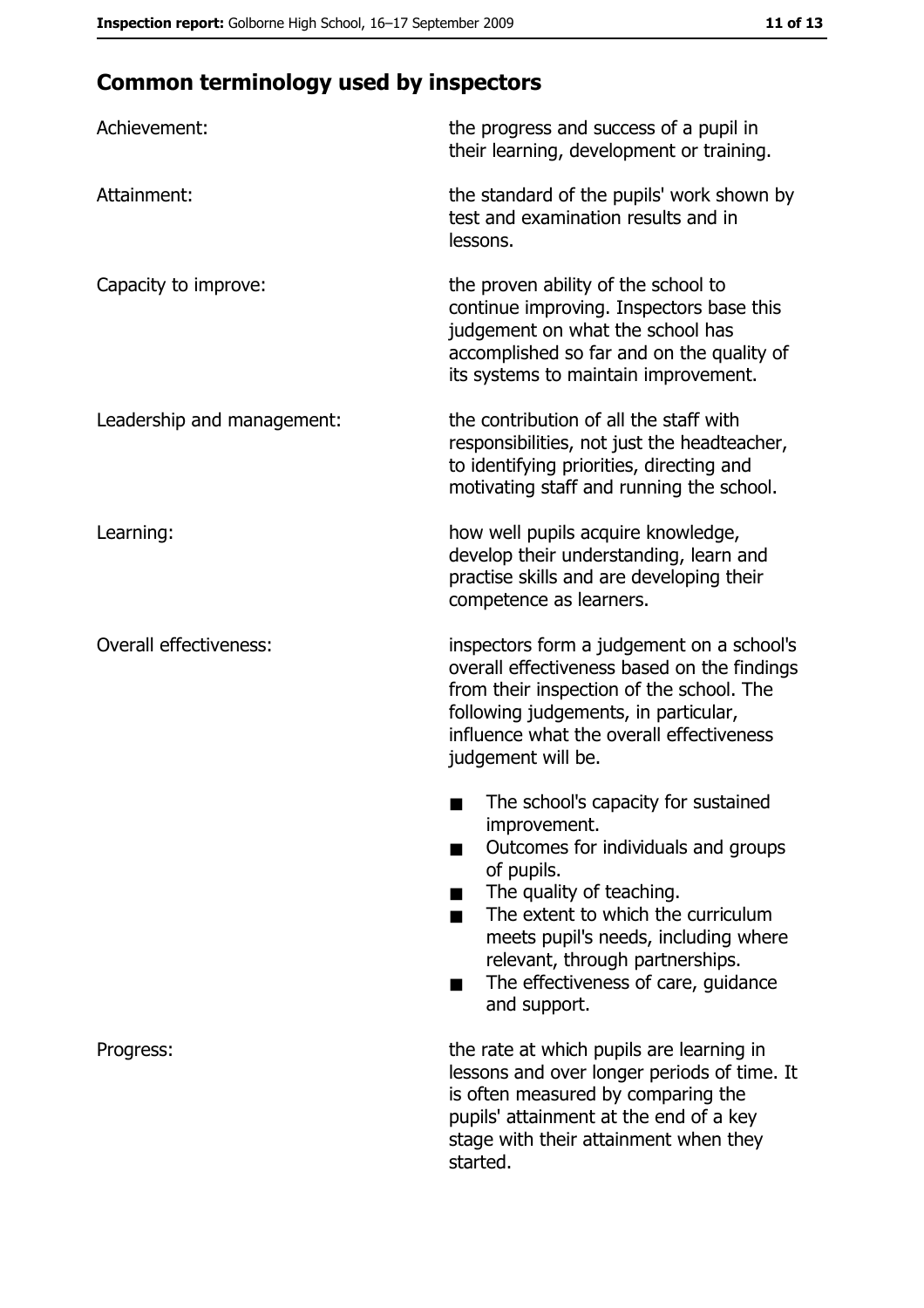This letter is provided for the school, parents and carers to share with their children. It describes Ofsted's main findings from the inspection of their school.



You may remember that I recently inspected your school with a number of colleagues. We would like to thank you for your welcome and your willingness to talk to us about your work and your positive views on the school.

You attend a good school. Pupils have made good progress in their studies when they leave the school. This is because the teaching is of good quality overall, although there is some that is satisfactory. The courses that you study are well organised to meet your needs. This is particularly the case in Years 10 and 11 where there are good opportunities to pursue a range of courses including vocational courses. These prepare you well for your life after school. There are good opportunities for extra-curricular activities, particularly in sports and the arts.

Your attendance and behaviour are good and the large majority of you clearly enjoy school. We were particularly impressed by the ways in which you contribute to the development of the school and to the wider community. This really is outstanding  $$ keep up the good work! The staff know you very well and there are good systems to look after you and to keep you safe. You receive good guidance on your work and on how to deal with any personal problems.

The school is well led and managed. There are clear plans to make the school even better. We have suggested a number of ways in which this can be achieved.

- Sharing the most successful ways of teaching so that all teaching is good.  $\blacksquare$
- Providing more opportunities for your spiritual development.  $\blacksquare$
- Providing more opportunities for you to develop your knowledge of other communities within the country.